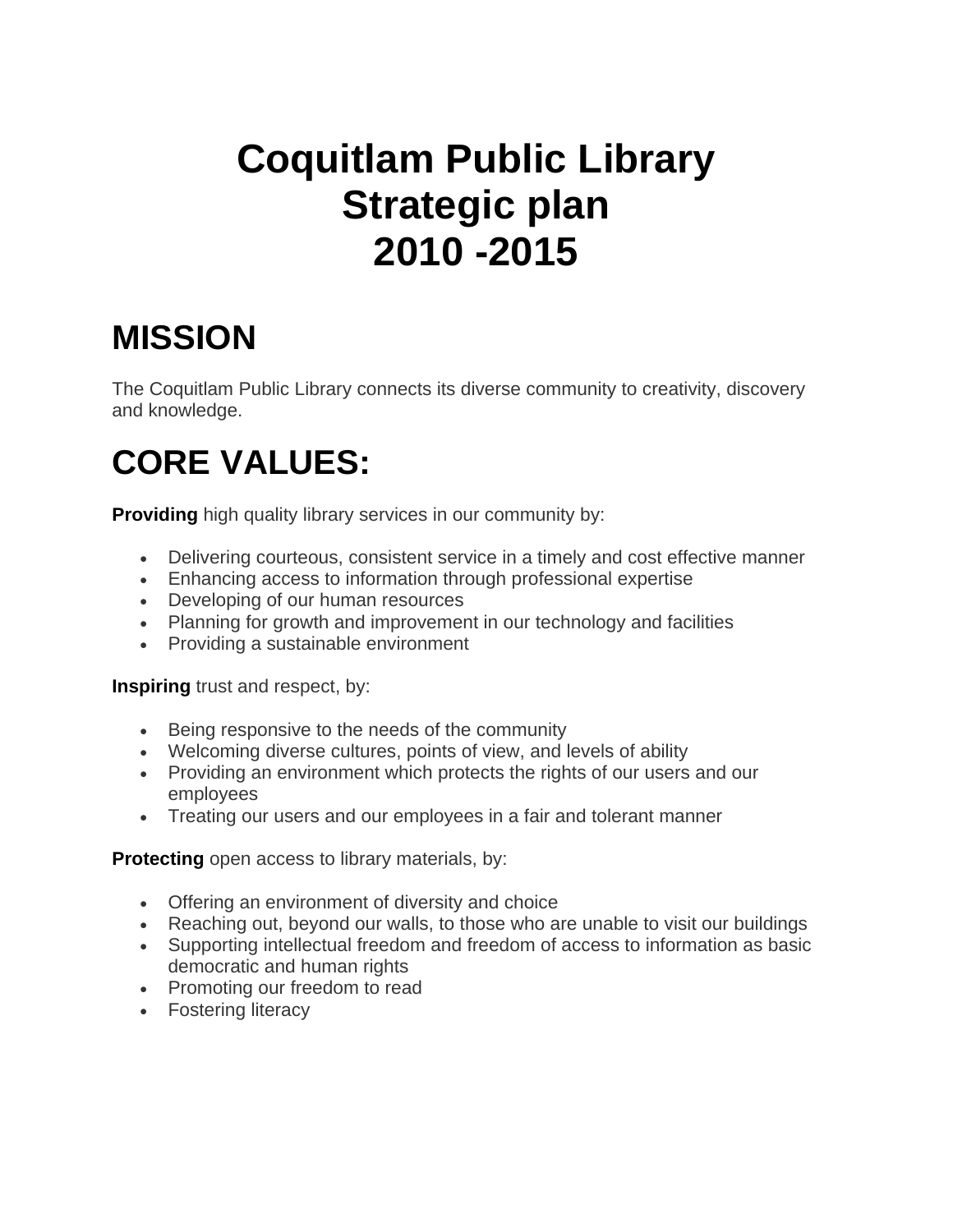# **STRATEGIC GOALS**

### **Goal 1: Strengthen communities, neighbourhoods and families**

### **Strategic Directions**

Engage in multilingualism

- Actively seek to employ multilingual staff
- Translate library information
- Expand ESL services
- Engage in conversations with our ethnic communities.

#### Enhance literacy programs

- Engage parents and caregivers in programs that give them the tools to ensure their children have the pre literacy skills they need.
- Develop adult literacy programs.
- Work with health professionals to promote library health resources to the community

#### Promote cultural awareness and diversity

• Host events and programming to promote multiculturalism

#### Build intellectual and educational engagement centres throughout the city

- Build a new central library
- Prepare a long range plan for libraries in Coquitlam based on projected neighbourhood growth and development
- Provide outreach community service with the mobile library
- Invest in technology to expand beyond the library walls.
- Expand facility open hours.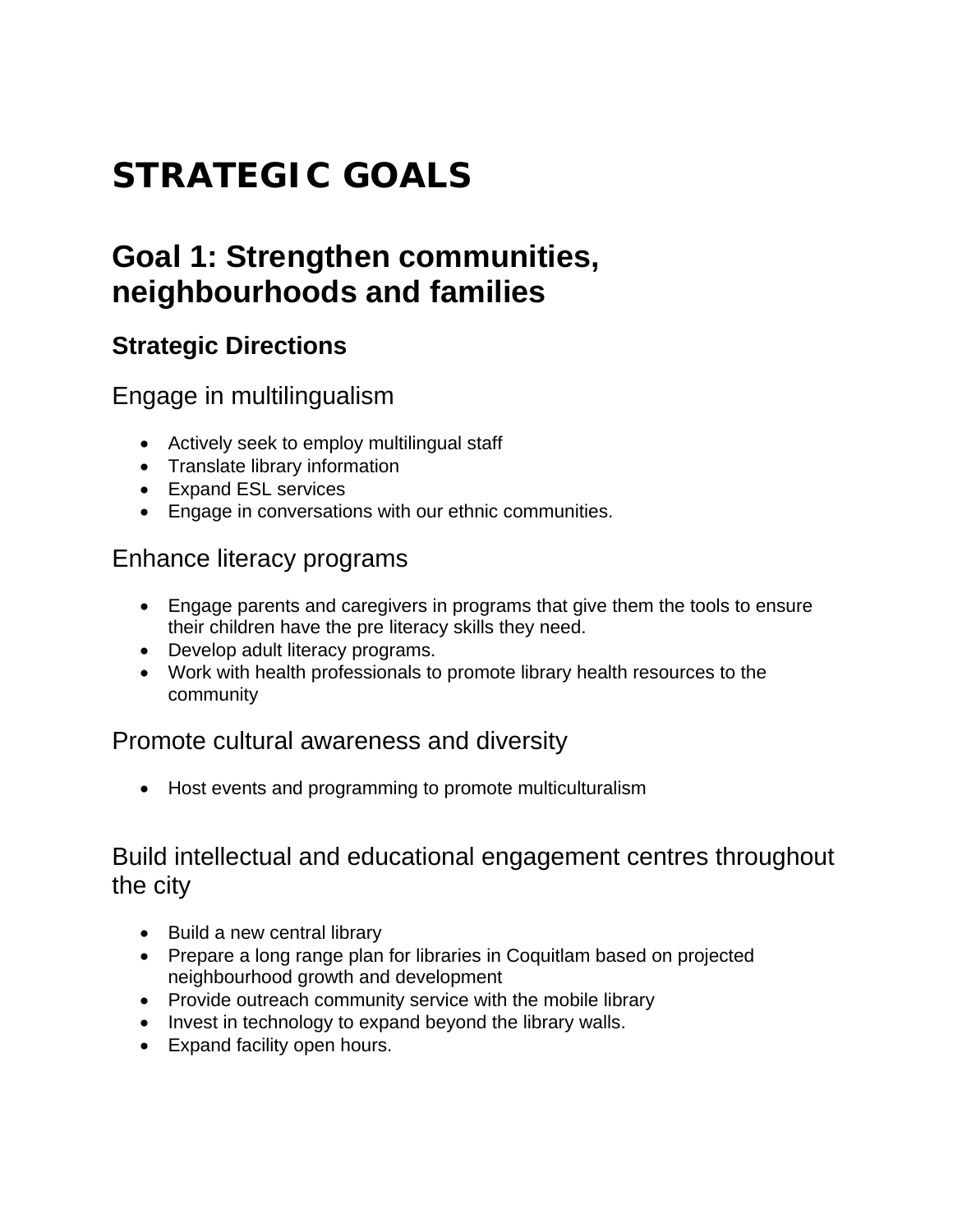#### Actively engage with the community

- Participate in local events and festivals
- Build a strong diverse 'Friends of the Library' group
- Take an active role in community planning
- Respond to the community needs for meeting space and public dialogue

#### Present the unique history of our neighbourhoods to the community

- Archive and digitally display local collections of documents and photographs.
- Make Coquitlam's history accessible globally
- Index key documents
- Develop a Community Archive

# **Goal 2: Build community prosperity**

### **Strategic Directions**

Promote the library as centre of business information

- Sponsor programming where local businesses/ organizations can share their knowledge
- Continue providing high quality online tools
- Present programs to inform and educate the community regarding available resources
- Review business resources in the local papers, through the Chamber of commerce and online.

## **Goal 3: Build individual success**

### **Strategic Directions**

Provide the tools for successful online searching

- Train staff to be effective instructors of information literacy
- Use social networking to engage and link

Promote the use of the library as a community resource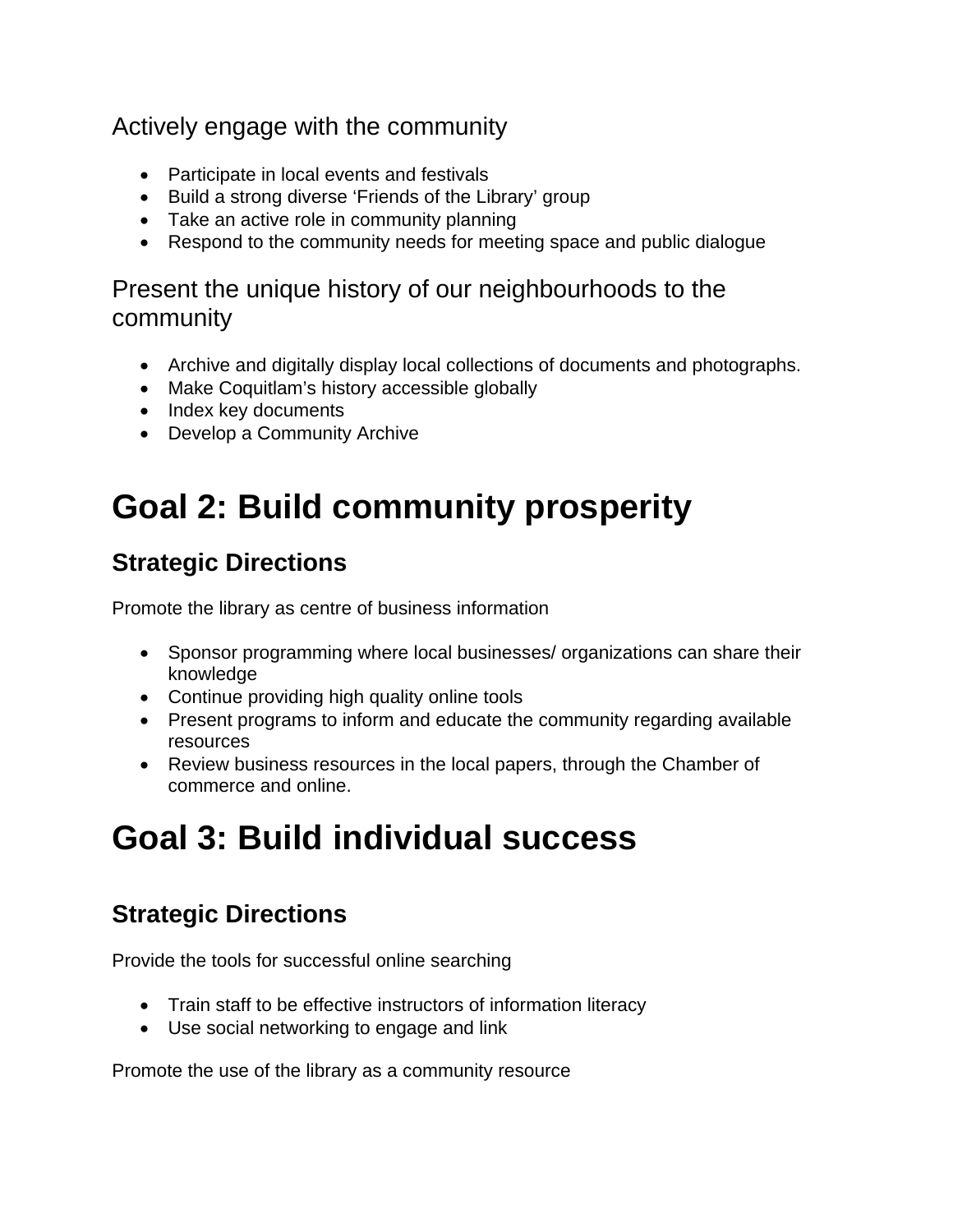- Market library resources in the community
- Develop a range of partnerships with community groups

## **Goal 4: Increase active participation in library services**

### **Strategic Directions**

Encourage use of the library as meeting place

- Create "meet up" events for local special interest groups
- Further develop a 'Living library.'

Enrich the cultural life of the city

- Host library events and programs in community spaces
- Celebrate reading through author readings, books displays, reviews and by developing the 'get caught reading' concept
- Host and support book clubs and the Summer Reading club

## **Goal 5: Sustainability of services and infrastructure**

### **Strategic Directions**

Invest in technology to manage library assets

- Purchase a new Integrated library system
- Develop RFID
- Invest in more self serve check outs
- Continue to upgrade our computer network to current requirements.

Invest in emerging technologies to connect the community with the library in new ways.

- Create an online library community
- Further develop our website as our third branch
- Evaluate and adopt new tools